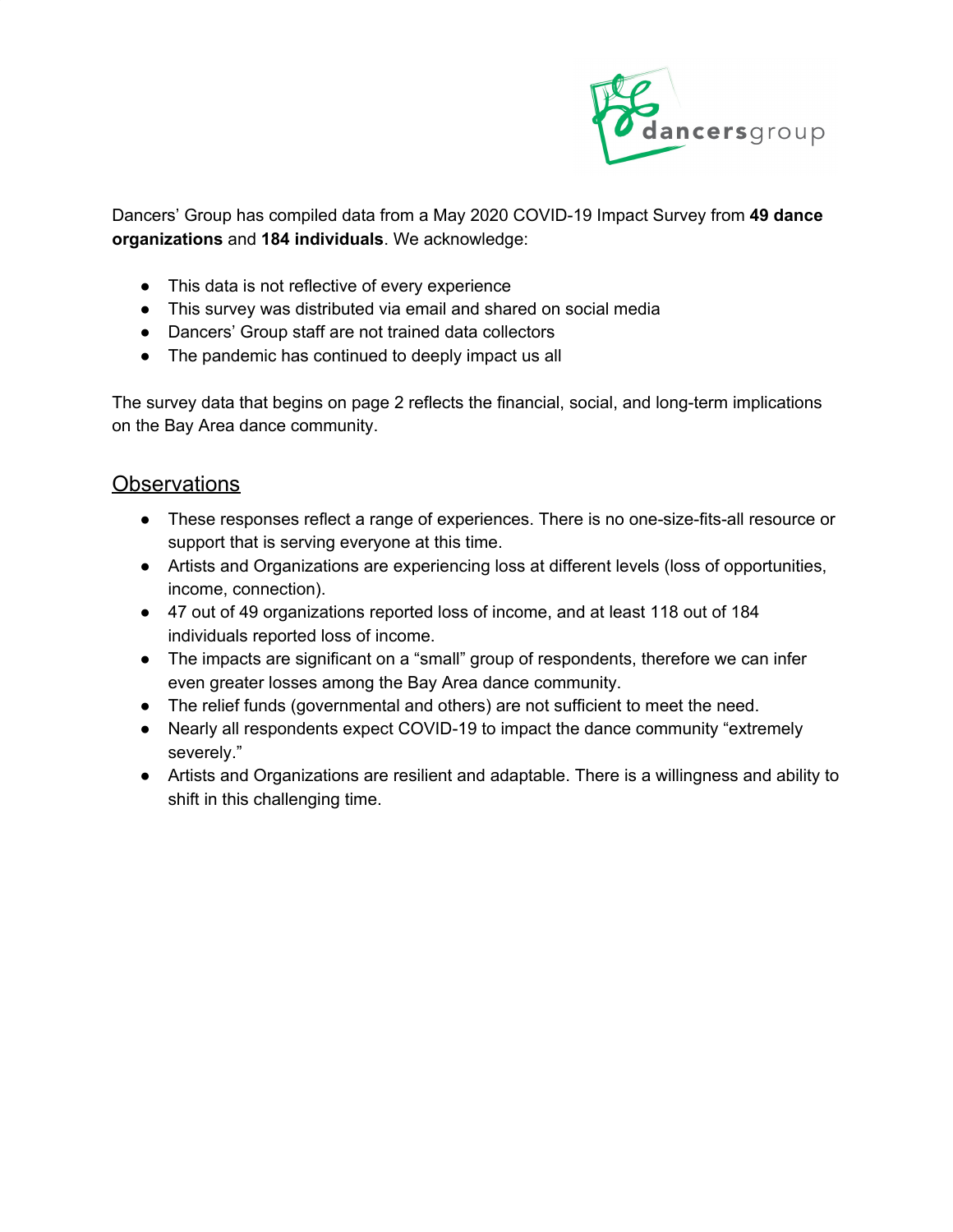# **Organization Survey Results**

#### **Who responded**

49 dance organizations responded to our COVID-19 Impact Survey that opened on May 21 and closed on June 4, 2020.

| Organizations Identify Themselves As: (check all that apply)      | #  | $\%$  |
|-------------------------------------------------------------------|----|-------|
| <b>Small Dance Organization</b>                                   | 34 | 69%   |
| Large Dance Organization                                          | 5  | 10%   |
| Mid-sized dance organization                                      | 2  | 4%    |
| Presenter                                                         | 9  | 18%   |
| Arts Administrator                                                | 6  | 12%   |
| Support Service (Dance Medicine professional, Grant Writer,       |    |       |
| Printer, IT, etc.)                                                | 2  | 4%    |
| Self-Describe: Non-profit with a dance program                    |    | 2%    |
| Self-Describe: Bridging Somatics & the Performing Arts for Social |    |       |
| <b>Change Training Program</b>                                    |    | 2%    |
| Self-Describe: Dance Store                                        |    | $2\%$ |
| Self-Describe: Small dance performing and educational institution |    | $2\%$ |
| Funder                                                            | 0  | $0\%$ |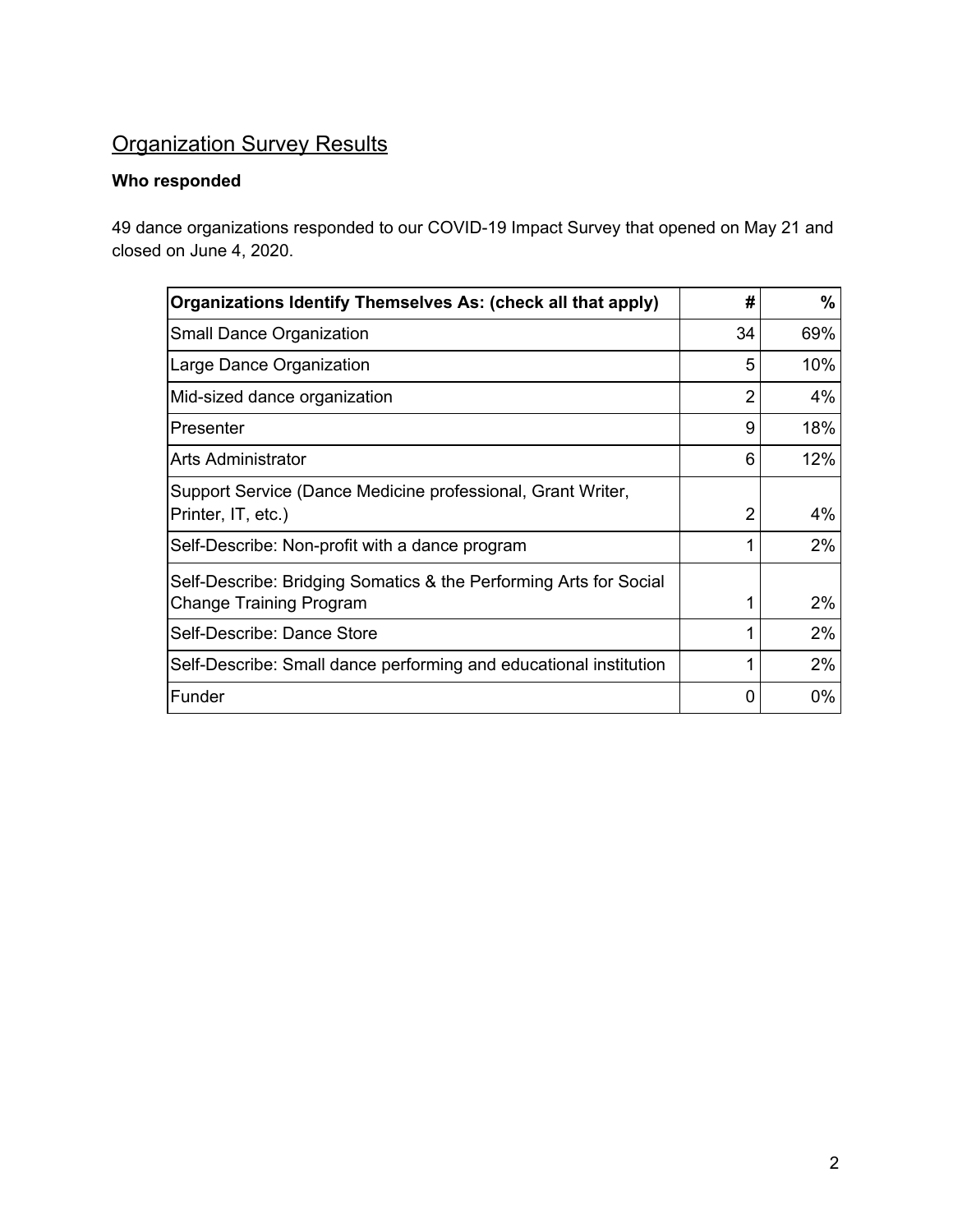Location of Dance-Related Activities/Work

- 8 Counties total. All Bay Area counties were represented, except for Napa County, Santa Cruz County and Solano County.
- The largest number of organization respondents are creating work in SF and Alameda Counties.

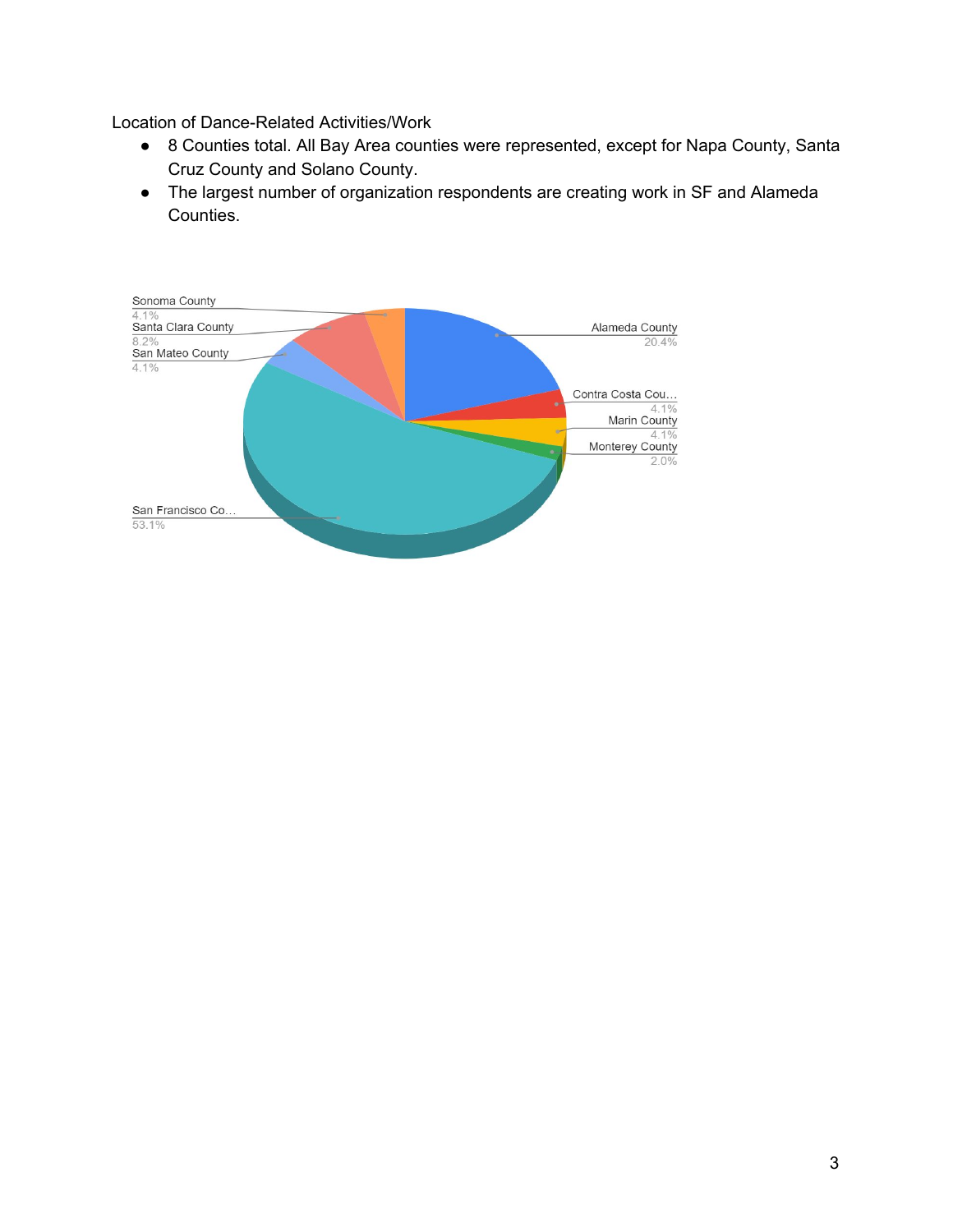Style of dance

● 49 dance styles were represented by the organization respondents, ranging from cultural dances (West African, Kathak, Mexican Folk, etc.) to classical stage dance (Ballet, Modern, Musical Theatre, etc.), and all styles in between.

|                      | What style(s) of dance are incorporated in your organization? |   |                 |              |
|----------------------|---------------------------------------------------------------|---|-----------------|--------------|
| modern               | 17 acro                                                       |   | 1 lyrical       | $\mathbf{1}$ |
| contemporary         | 16 aerial                                                     |   | 1 mixed genre   | $\mathbf{1}$ |
| ballet               | 12 Afro Latin                                                 |   | 1 partnering    | 1            |
| hip hop              | 8 ballroom                                                    |   | 1 Persian dance | 1            |
| jazz                 | 8 bellydance                                                  |   | 1 polynesian    | $\mathbf{1}$ |
| dance theater        | 6 breaking                                                    |   | 1 popping       | 1            |
| variety/all styles   | 5 choreography                                                |   | 1 post-modern   | 1            |
| tap                  | 4 computer augmented choreography                             |   | $1$ salsa       | 1            |
| musical theatre      | 3 contact                                                     |   | 1 samba         | 1            |
| <b>Bhangra</b>       | 2 cultural                                                    |   | 1 tango         | 1            |
| Bollywood            | 2 dance improvisation                                         |   | 1 yoga          | 1            |
| contemporary ballet  | 2 dances influenced by the African Diaspora                   | 1 |                 |              |
| dance and technology | 2 flamenco                                                    | 1 |                 |              |
| Kathak               | 2 folk dance                                                  | 1 |                 |              |
| Mexican folk dance   | 2 folkloric                                                   | 1 |                 |              |
| site specific        | 2 historic social dances                                      | 1 |                 |              |
| traditional          | 2 history                                                     | 1 |                 |              |
| urban dance          | 2 house                                                       | 1 |                 |              |
| <b>West African</b>  | 2 locking                                                     | 1 |                 |              |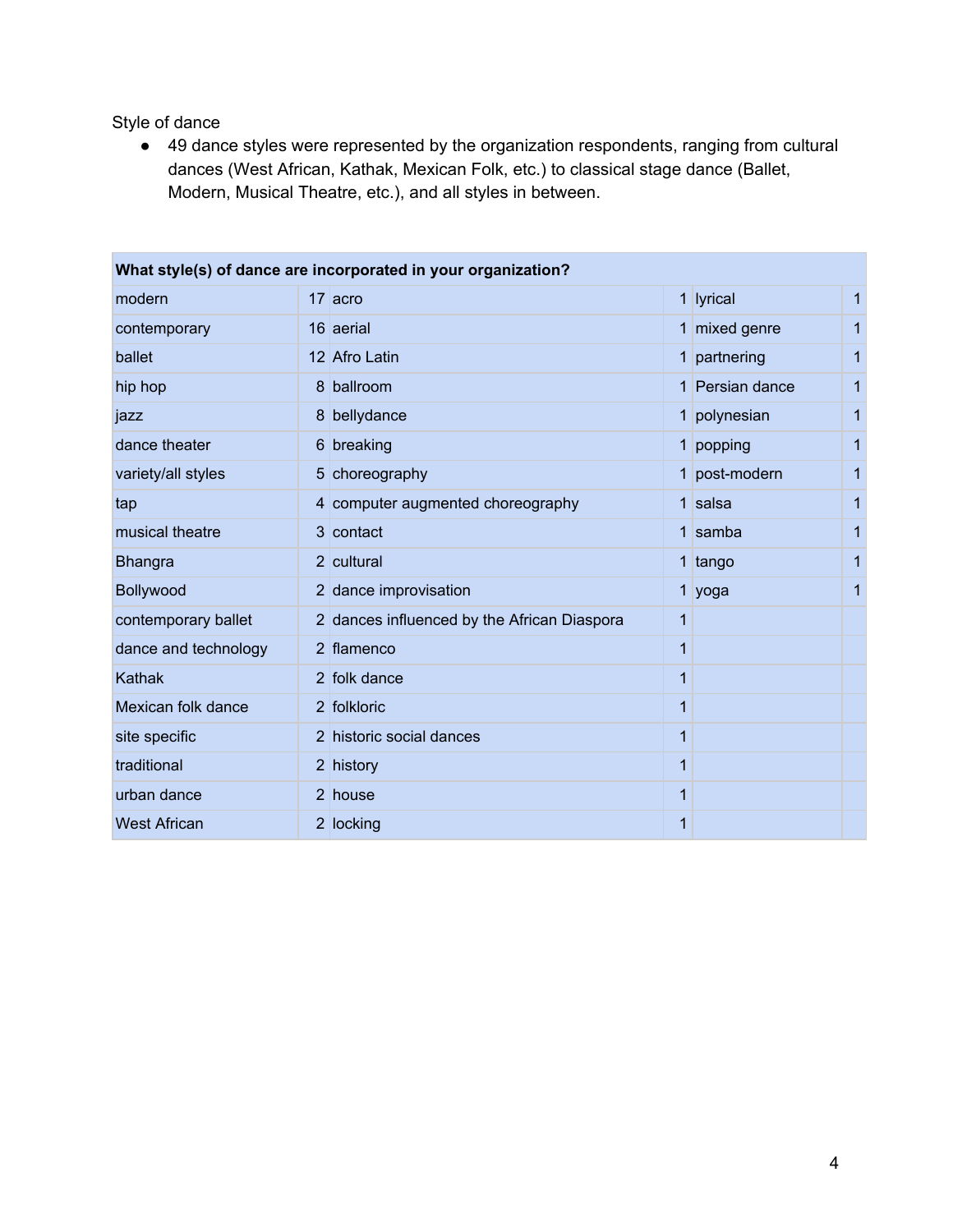#### **Organization: Financial Impact on the Bay Area Dance Community**

#### Income

| Where does the majority of your organizational income come<br>from? (check all that apply)               | #  | $\%$  |
|----------------------------------------------------------------------------------------------------------|----|-------|
| Grants/Donations                                                                                         | 31 | 63%   |
| Performances/Ticketed Events                                                                             | 25 | 51%   |
| Tuition or class fees                                                                                    | 24 | 49%   |
| Rentals                                                                                                  | 6  | 12%   |
| Support Service (Dance Medicine, Grant Writer, Printer, IT, Graphic<br>Designer, Costume Designer, etc.) | 1  | 2%    |
| Self-Describe: Dance gear sales and shoe sewing service                                                  | 1  | $2\%$ |
| Self-Describe: Self-funded                                                                               | 1  | 2%    |
| Arts Administration/Management services                                                                  | 0  | $0\%$ |

● Loss of income:

| <b>Estimated income loss as a result of COVID-19</b> |             |  |
|------------------------------------------------------|-------------|--|
| Total income loss                                    | \$2,142,376 |  |
| Average income loss                                  | \$43,721    |  |
| Median income loss                                   | \$15,300    |  |

● Anticipated loss of income through the summer:

| Estimated income loss if dance activities are<br>cancelled through the end of summer |             |  |
|--------------------------------------------------------------------------------------|-------------|--|
| Total income loss                                                                    | \$2,198,360 |  |
| Average income loss                                                                  | \$51,125    |  |
| Median income loss                                                                   | \$10,000    |  |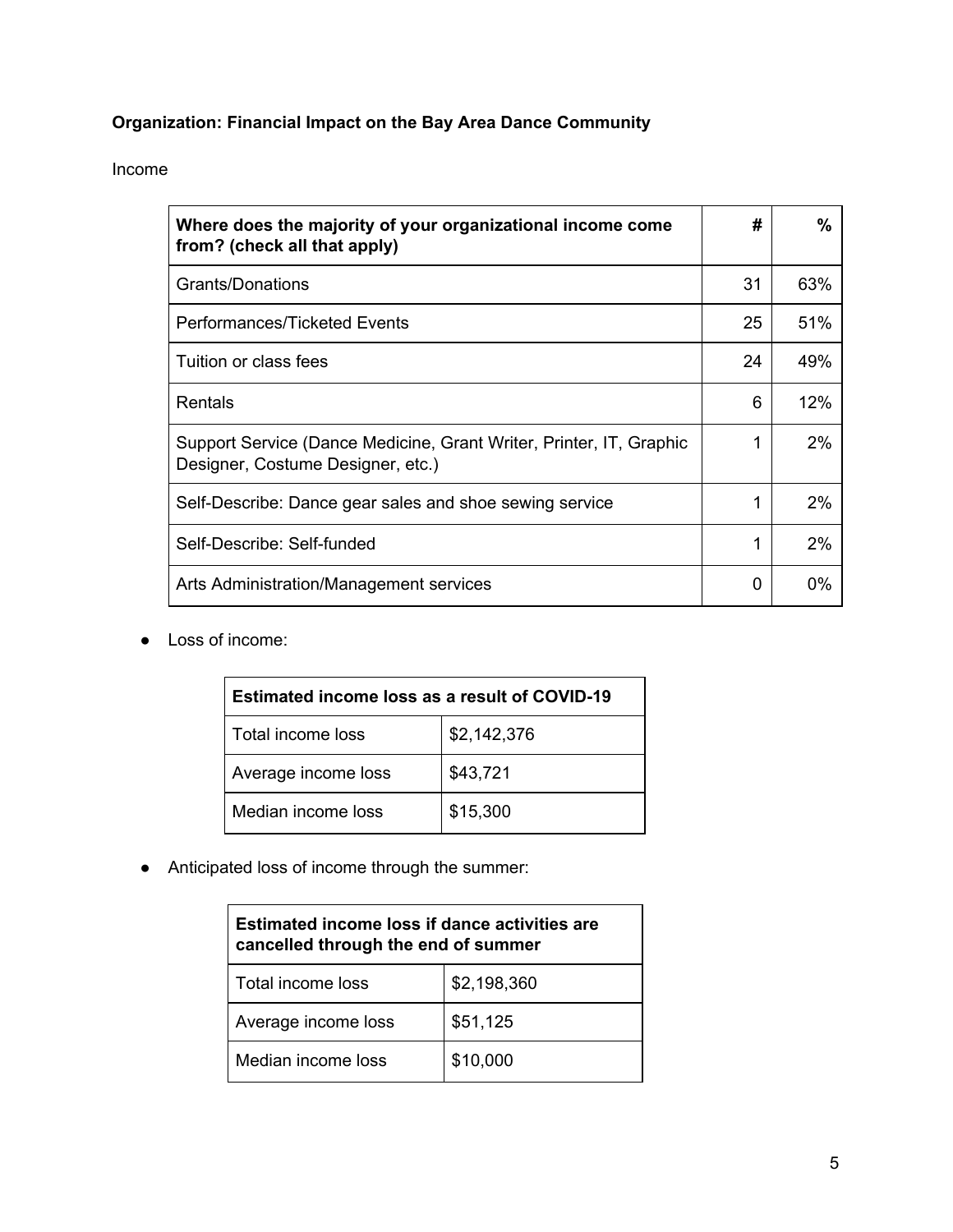### **Organization: Future Implications**

| Due to COVID-19 I see my organization: (check all that apply)                             | #  | %     |
|-------------------------------------------------------------------------------------------|----|-------|
| Not offering public events for the remainder of 2020                                      | 28 | 57%   |
| Experimenting with different kinds of programs or services to help sustain<br>my business | 28 | 57%   |
| Offering more online classes for the near future                                          | 21 | 43%   |
| Offering a hybrid option of in-person and virtual classes or performances                 | 21 | 43%   |
| Only offering online classes for the near future                                          | 16 | 33%   |
| Closing my organization                                                                   | 2  | 4%    |
| Self-Describe: Launching a new project in the summer                                      | 1  | 2%    |
| Self-Describe: Still processing and planning                                              | 1  | $2\%$ |
| None of these                                                                             | 1  | $2\%$ |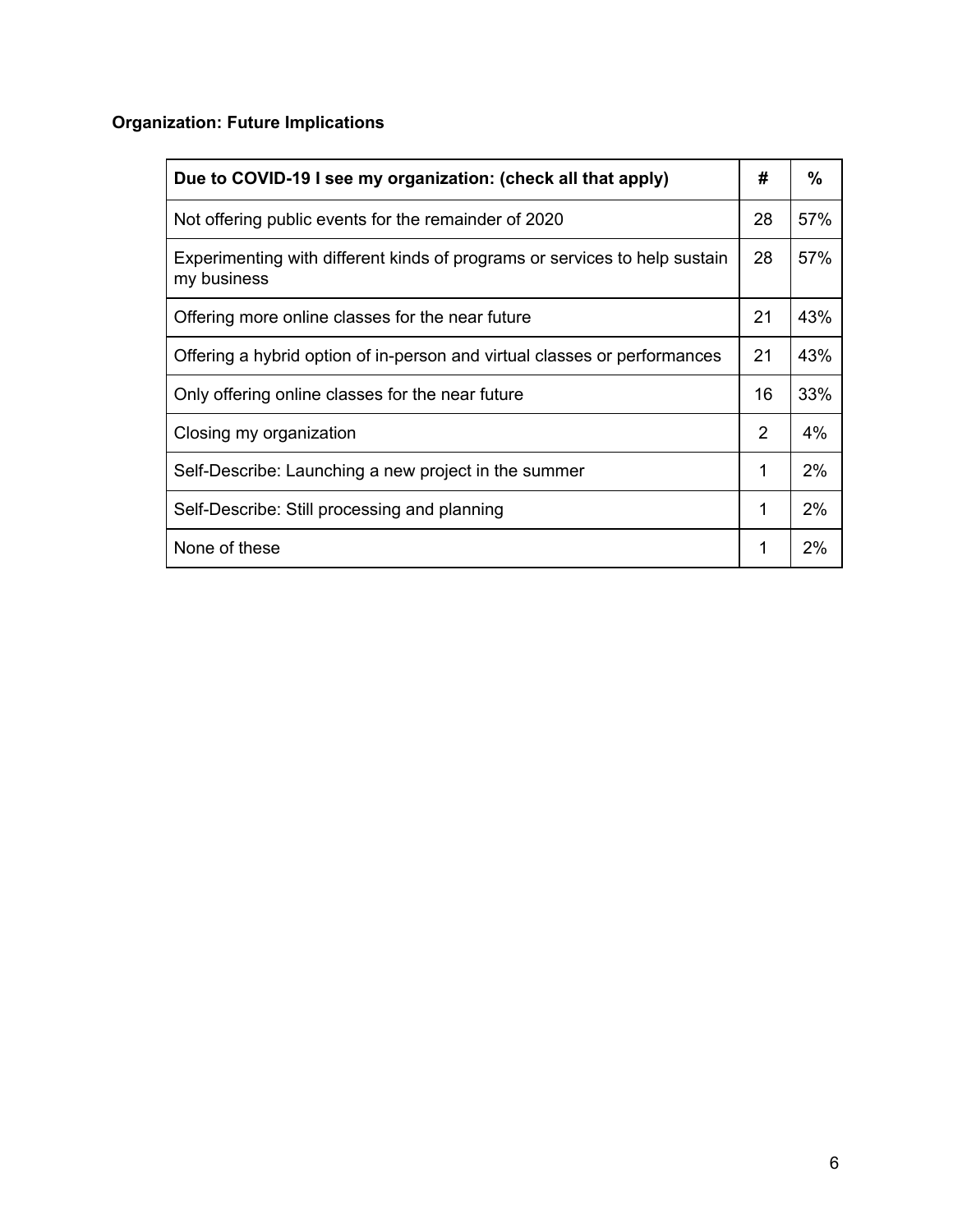| If shelter-in-place is lifted in the summer, my organization will:<br>(check all that apply)                             | #              | $\frac{0}{0}$ |
|--------------------------------------------------------------------------------------------------------------------------|----------------|---------------|
| Offer hybrid options (part in-person, part virtual)                                                                      | 26             | 53%           |
| Offer in-person classes                                                                                                  | 9              | 18%           |
| Open my studio to the public                                                                                             | 9              | 18%           |
| Present performances to live audiences                                                                                   | 8              | 16%           |
| None of these                                                                                                            | 6              | 12%           |
| Continue to offer virtual-only offerings                                                                                 | 5              | 10%           |
| Self-Describe: To be determined                                                                                          | $\overline{2}$ | 4%            |
| Self-Describe: Still processing and projecting w stakeholders                                                            | $\mathbf{1}$   | 2%            |
| Self-Describe: Open following safety protocols                                                                           | 1              | 2%            |
| Self-Describe: Have appointments for shoe fittings/shopping, keep<br>customers/employees 6 feet apart. Delivery/shipping | 1              | 2%            |
| Self-Describe: We want to be safe and are afraid of a second wave of the<br>virus.                                       | $\mathbf{1}$   | 2%            |
| Self-Describe: Allow teachers to rent space to live-stream or teach small<br>classes                                     | $\mathbf 1$    | 2%            |
| Self-Describe: We will resume in-person rehearsals.                                                                      | 1              | 2%            |
| Self-Describe: We plan to film a performance without an audience and<br>send it to the senior centers                    | 1              | 2%            |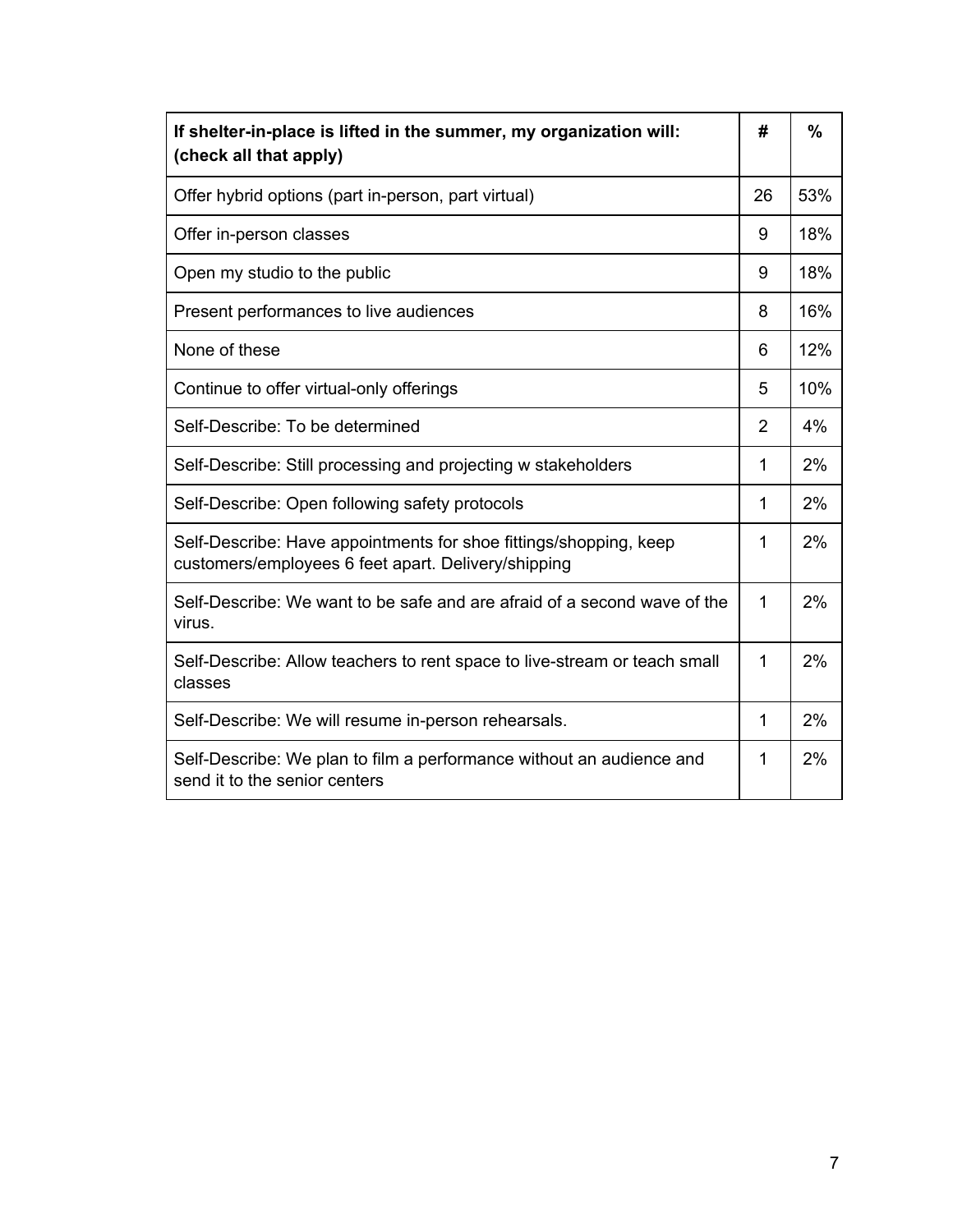# **Individual Survey Results**

#### **Who responded**

184 individuals responded to our COVID-19 Impact Survey that opened on May 21 and closed on June 4, 2020.

| Individuals Identified as: (check all that                                        |     |     |
|-----------------------------------------------------------------------------------|-----|-----|
| apply)                                                                            | #   | %   |
| Arts Administrator                                                                | 53  | 29% |
| Choreographer                                                                     | 80  | 43% |
| Dancer                                                                            | 128 | 70% |
| Dance Supporter (audience, donor)                                                 | 86  | 47% |
| Presenter                                                                         | 21  | 11% |
| Support Service (Dance Medicine<br>professional, Grant Writer, Printer, IT, etc.) | 18  | 10% |
| Student                                                                           | 59  | 32% |
| Teacher                                                                           | 86  | 47% |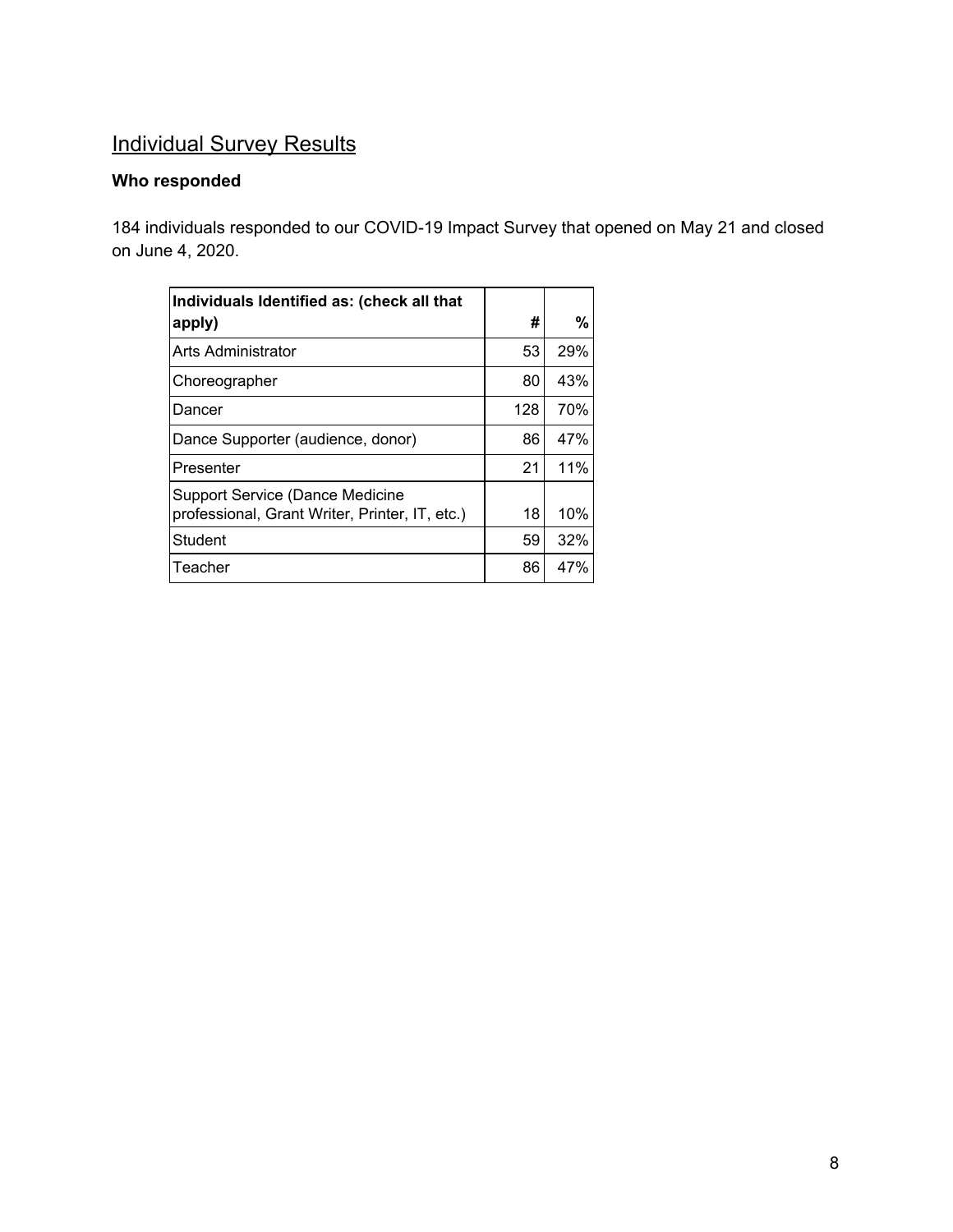Individual Residence

● 13 Counties total. 5 outside of the Bay Area; Kauai (Hawaii), Los Angeles (California), Salt Lake City (Utah), San Diego, and Tehama (California). All Bay Area counties were represented, except for Santa Cruz County and Solano County.



## **Individual Residence Counties**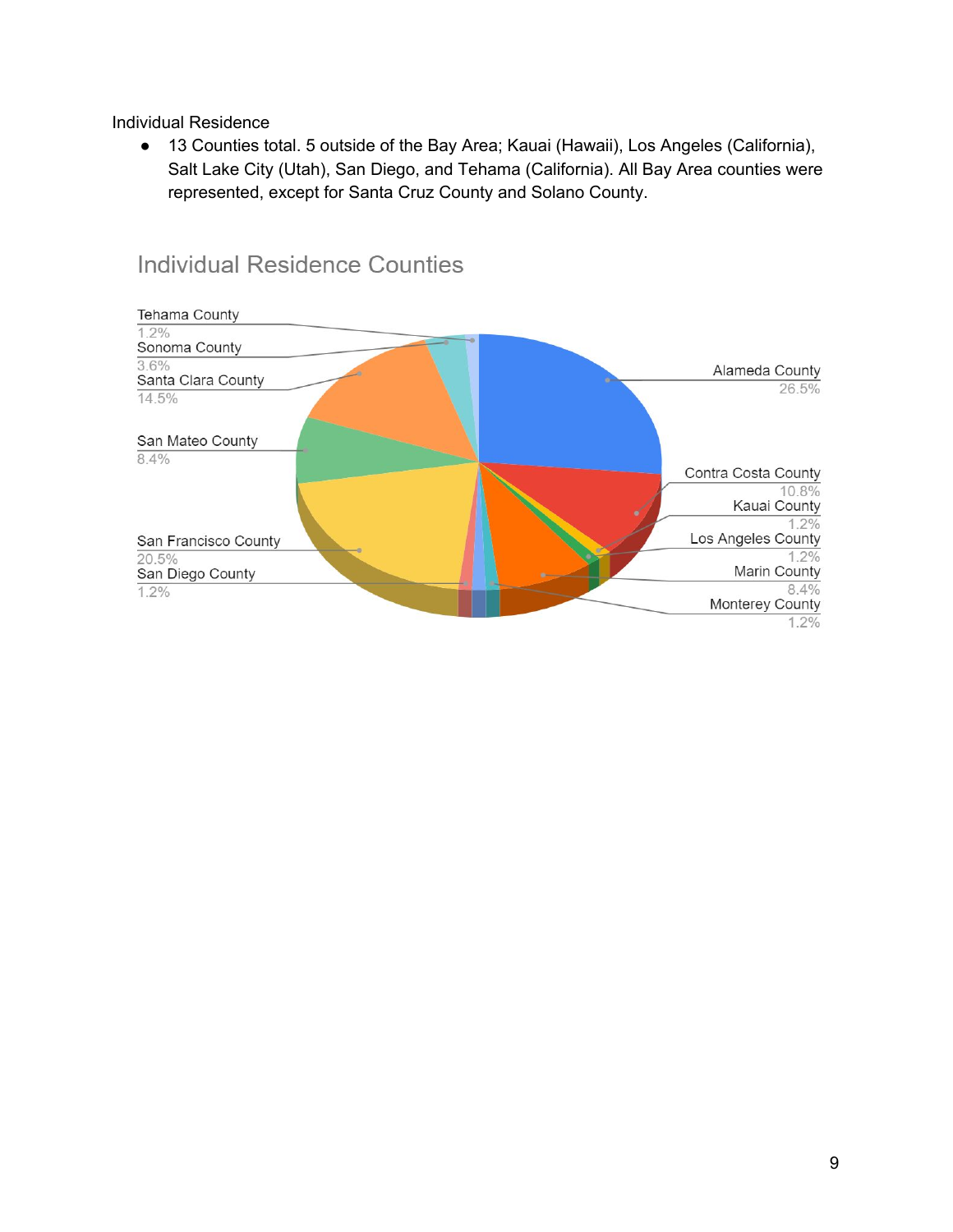Location of Dance-Related Activities/Work

- 9 Counties total. All Bay Area counties were represented, except for Santa Cruz County and Solano County.
- The largest number of respondents are creating work in SF and Alameda Counties.

## Location of the majority of your dance-related activities/work

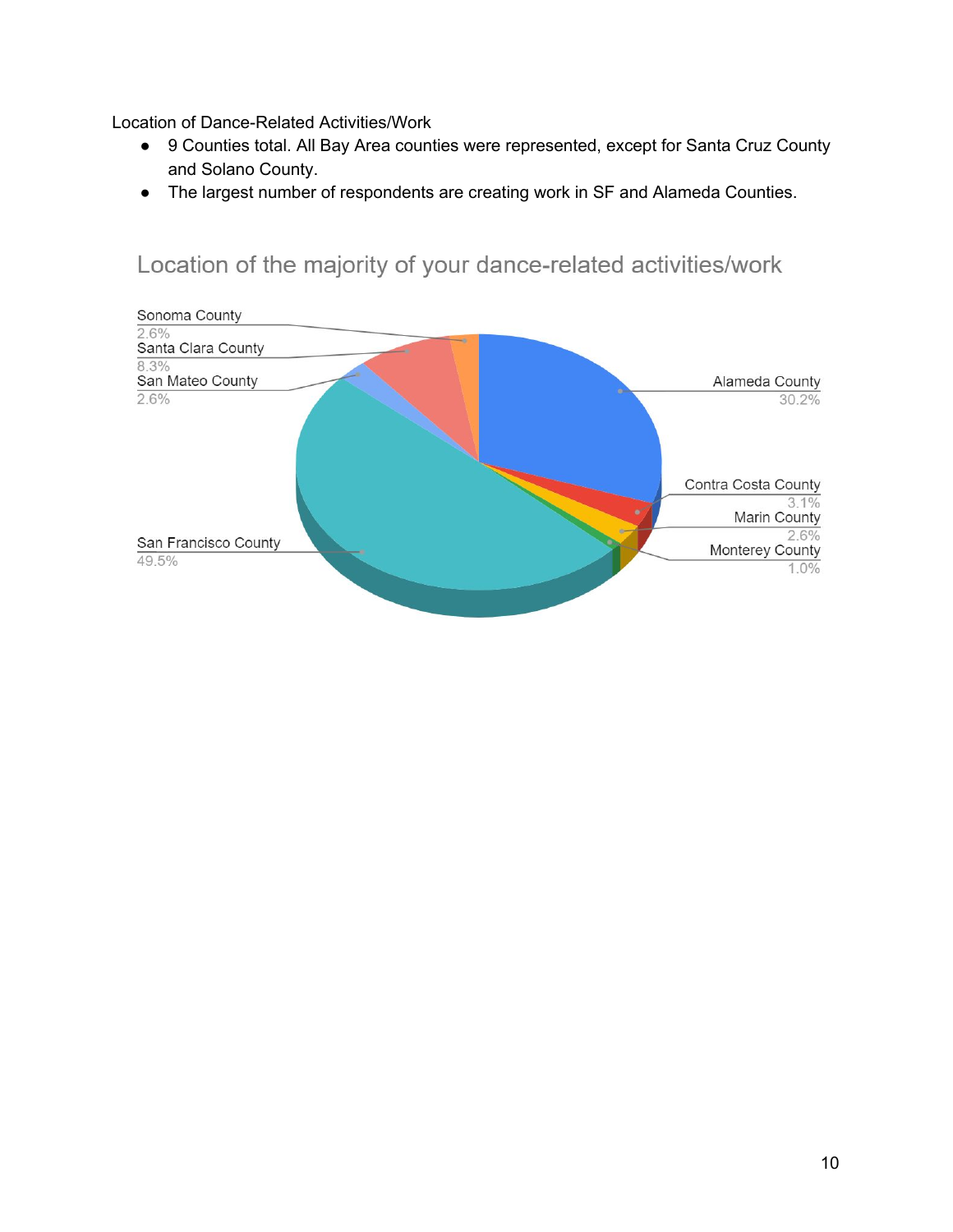Style of Dance

● 40 dance styles were represented by individual respondents, ranging from cultural dances (West African, Kathak, Mexican Folk, etc.) to classical stage dance (Ballet, Modern, Musical Theatre, etc.), and all styles in between.

| What style of dance describes your artistry/dance practice?                                                        |   |                                                                                           |                |  |  |
|--------------------------------------------------------------------------------------------------------------------|---|-------------------------------------------------------------------------------------------|----------------|--|--|
| Acro                                                                                                               |   | 1 Indian (Classical, Bollywood, Bhangra)                                                  | 4              |  |  |
| Aerial                                                                                                             |   | 4 Japanese Obon                                                                           | 1              |  |  |
| African (Afro Kuduro, Afro-Caribbean, Haitian,<br>$etc.$ )                                                         |   | 6 Jazz (Classical, Street, Junk)                                                          | 15             |  |  |
| All                                                                                                                |   | 4 Latin                                                                                   | $\overline{2}$ |  |  |
| <b>Balinese</b>                                                                                                    |   | 1 Line Dance                                                                              | 1              |  |  |
| <b>Ballet</b>                                                                                                      |   | 49 Lyrical                                                                                | 1              |  |  |
| Ballroom (Swing, Lindy Hop, Waltz, Tango,<br>Argentine Tango, Salsa, Bachata, Kizomba,<br><b>West Coast Swing)</b> |   | Mediterranean (Scandinavian,<br>Hungarian, Greek, Armenian, Albanian<br>13 and Bulgarian) | 6              |  |  |
| <b>Belly Dance</b>                                                                                                 |   | 4 Mexican Folklorico                                                                      | 3              |  |  |
| <b>Body Music</b>                                                                                                  |   | 1 Middle Eastern (Israeli, Balkan)                                                        | 13             |  |  |
| <b>Brazilian</b>                                                                                                   |   | 1 Modern                                                                                  | 46             |  |  |
| <b>Butoh</b>                                                                                                       |   | 2 Musical Theater                                                                         | 1              |  |  |
| <b>Circus</b>                                                                                                      |   | 1 None or N/A                                                                             | $\overline{2}$ |  |  |
| Contact                                                                                                            |   | 3 Polynesian (Hula, Tahitian)                                                             | 3              |  |  |
| Contemporary                                                                                                       |   | 45 Postmodern                                                                             | $\overline{7}$ |  |  |
| Dance Fitness (Yoga, Zumba, Rhythm &<br>Motion)                                                                    |   | 11 Scottish dance                                                                         | 2              |  |  |
| Dance Theater                                                                                                      |   | 8 Site Specific                                                                           | 3              |  |  |
| Drag                                                                                                               |   | 2 Somatic                                                                                 | 1              |  |  |
| Eclectic                                                                                                           |   | 1 Tai Chi                                                                                 | 2              |  |  |
| Experimental                                                                                                       |   | $3$ Tap                                                                                   | 4              |  |  |
| Folk                                                                                                               |   | 11 Vogue                                                                                  | 1              |  |  |
| <b>Hip Hop</b>                                                                                                     | 9 |                                                                                           |                |  |  |
| Improv                                                                                                             | 5 |                                                                                           |                |  |  |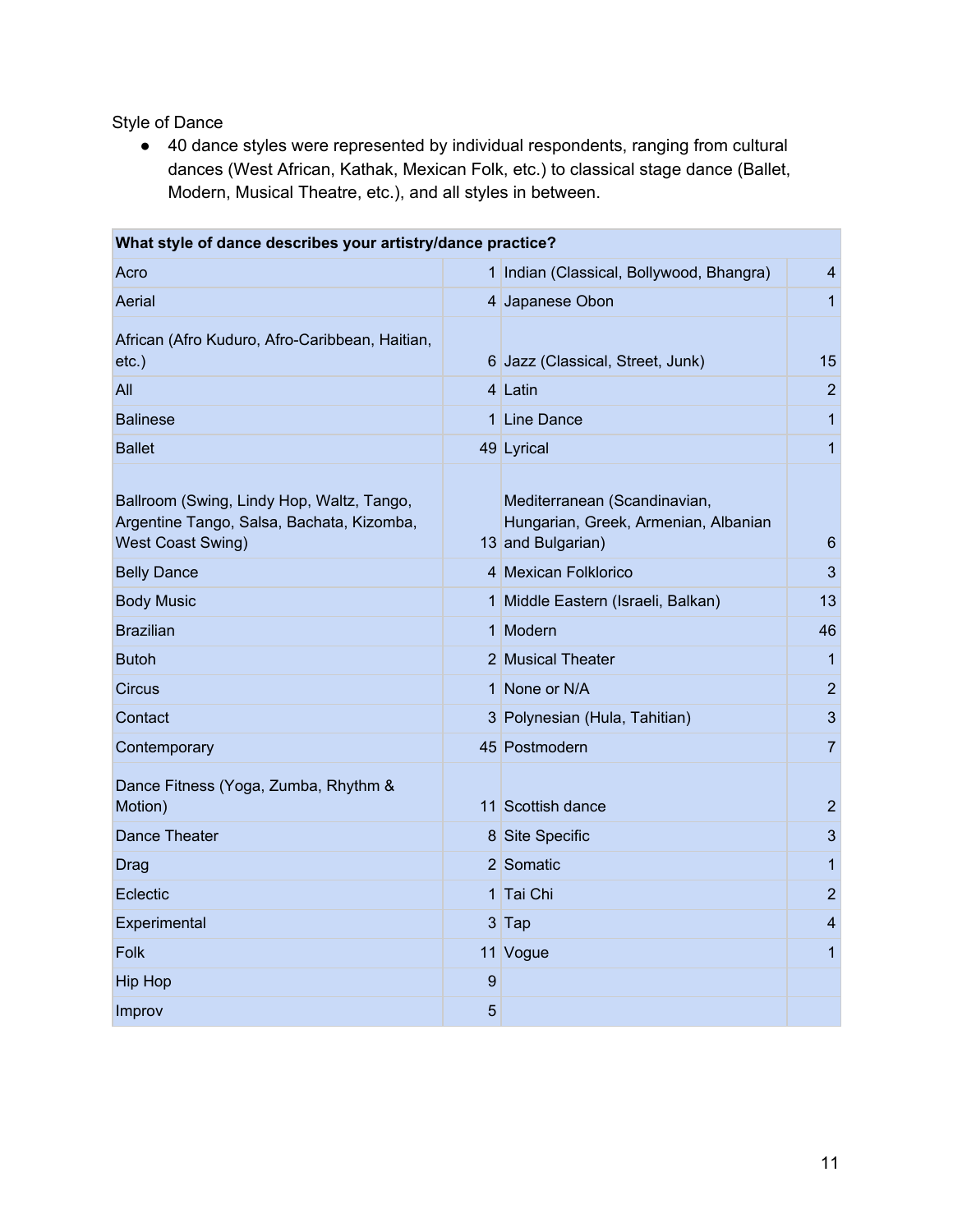### **Individual: Financial Impact on the Bay Area Dance Community**

#### Income

| Where does the majority of your income come from?                                                       |    | $\%$ |
|---------------------------------------------------------------------------------------------------------|----|------|
| Non-Art Employment                                                                                      | 68 | 37%  |
| Teaching (studio and/or educational institution)                                                        | 50 | 27%  |
| Self-Describe (14 self-described as retired)                                                            | 34 | 18%  |
| Arts Admin/Management                                                                                   | 14 | 8%   |
| Support Service (Dance Medicine, Grant Writer, Printer, IT, Graphic<br>Designer, Costume Designer, etc) | 6  | 3%   |
| <b>Freelance Performing</b>                                                                             | 5  | 3%   |
| Performing (employed by an arts organization)                                                           | 4  | 2%   |
| Dance production (technician/designer/venue)                                                            | 3  | 2%   |

| Where does any additional income come from? (check all that<br>apply)                                   | #  | %   |
|---------------------------------------------------------------------------------------------------------|----|-----|
| None of these                                                                                           | 60 | 33% |
| Freelance Performing                                                                                    | 45 | 24% |
| Non-Art Employment                                                                                      | 39 | 21% |
| Teaching (studio and/or educational institution)                                                        | 31 | 17% |
| Arts Admin/Management                                                                                   | 22 | 12% |
| Performing (employed by an arts organization)                                                           | 15 | 8%  |
| Support Service (Dance Medicine, Grant Writer, Printer, IT, Graphic<br>Designer, Costume Designer, etc) | 14 | 8%  |
| Dance production (technician/designer/venue)                                                            | 9  | 5%  |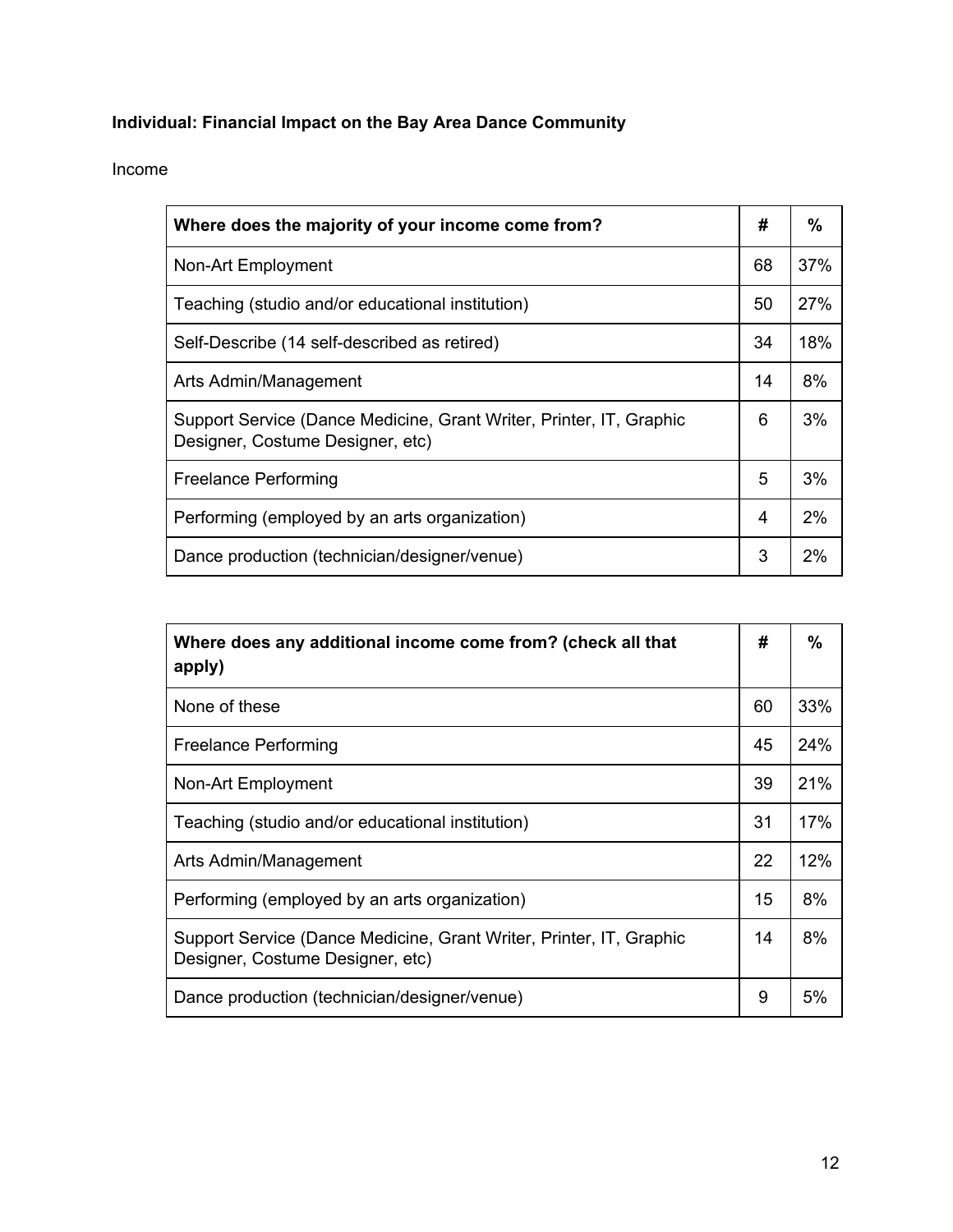Impact on Work and Income

| Please describe your current work status (check all that apply) |    | %   |
|-----------------------------------------------------------------|----|-----|
| Working part-time and still able to pay bills                   | 58 | 32% |
| Working full-time outside of my dance practice                  | 42 | 23% |
| Working full-time in a dance-related role                       | 29 | 16% |
| Unemployed and still able to pay bills                          | 28 | 15% |
| Unemployed and unable to pay bills                              | 8  | 4%  |

| Please describe your income status (check all that apply) | #  | $\%$ |
|-----------------------------------------------------------|----|------|
| Income has stayed the same.                               | 63 | 34%  |
| Income has been reduced                                   | 50 | 27%  |
| Using savings to pay bills and expenses                   | 40 | 22%  |
| Received relief funds from a government entity            | 28 | 15%  |
| Receiving unemployment benefits                           | 22 | 12%  |
| Received relief funds for artists                         | 17 | 9%   |
| Receiving expanded unemployment benefits                  | 12 | 7%   |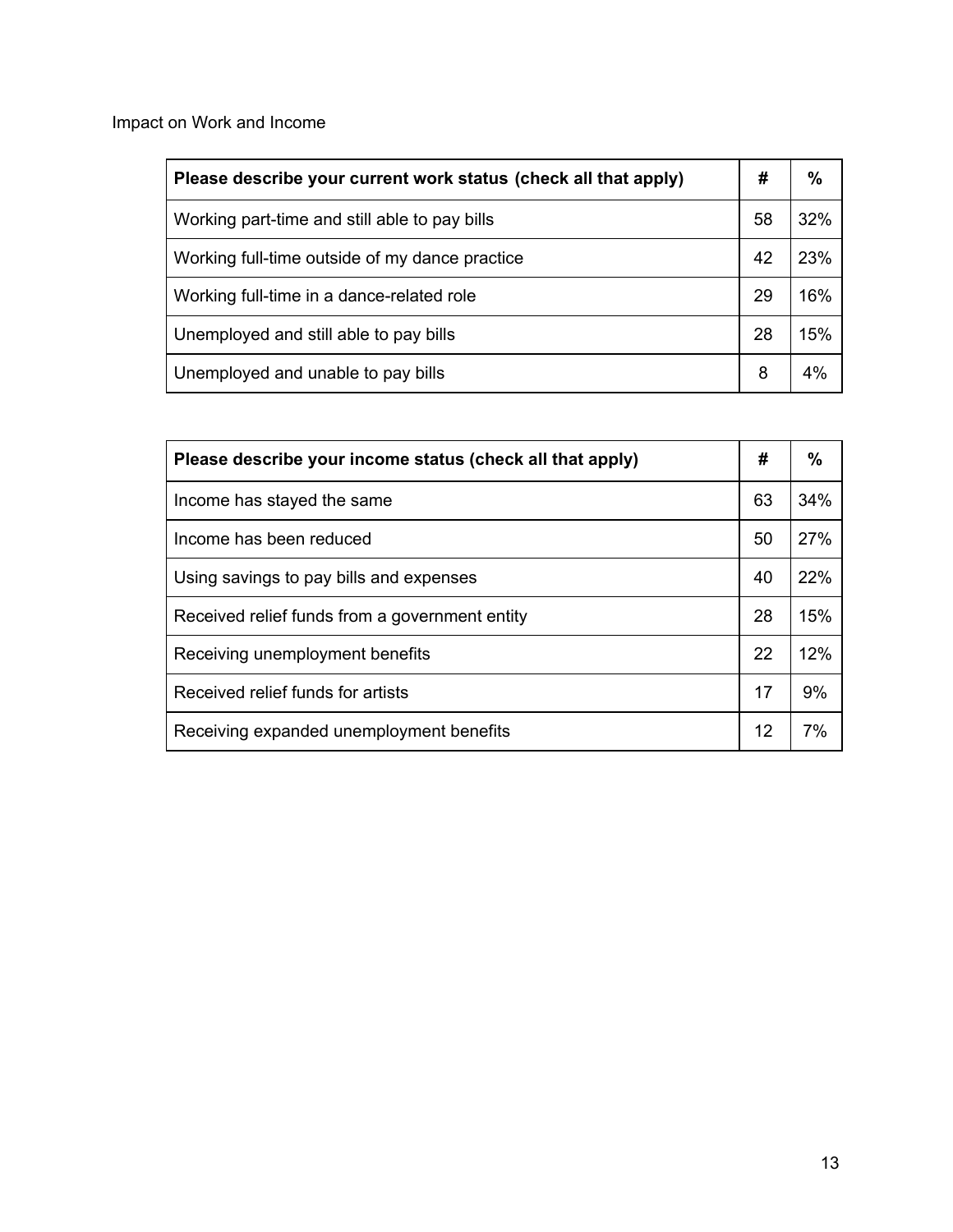| Estimated income loss as a result of<br>COVID-19 | #             | $\%$  |
|--------------------------------------------------|---------------|-------|
| \$0                                              | 58            | 32%   |
| $$1 - $499$                                      | 16            | 9%    |
| \$500 - \$999                                    | 23            | 13%   |
| $$1,000 - $2,499$                                | 13            | 7%    |
| $$2,500 - $4,999$                                | 22            | 12%   |
| \$5,000 - \$9,999                                | 23            | 13%   |
| More than \$10,000                               | 18            | 10%   |
| Not Applicable                                   | 0             | $0\%$ |
| Self-Describe                                    | 11            | 6%    |
| Median income loss                               | \$500 - \$999 |       |

| <b>Estimated income loss if dance activities</b><br>are cancelled through the end of summer | #                 | $\%$ |
|---------------------------------------------------------------------------------------------|-------------------|------|
| \$0                                                                                         | 53                | 29%  |
| $$1 - $499$                                                                                 | 12                | 7%   |
| $$500 - $999$                                                                               | 13                | 7%   |
| $$1,000 - $2,499$                                                                           | 16                | 9%   |
| $$2,500 - $4,999$                                                                           | 22                | 12%  |
| \$5,000 - \$9,999                                                                           | 16                | 9%   |
| More than \$10,000                                                                          | 17                | 9%   |
| Not Applicable                                                                              | 25                | 14%  |
| Self-Describe                                                                               | 10                | 5%   |
| Median income loss                                                                          | $$1,000 - $2,499$ |      |